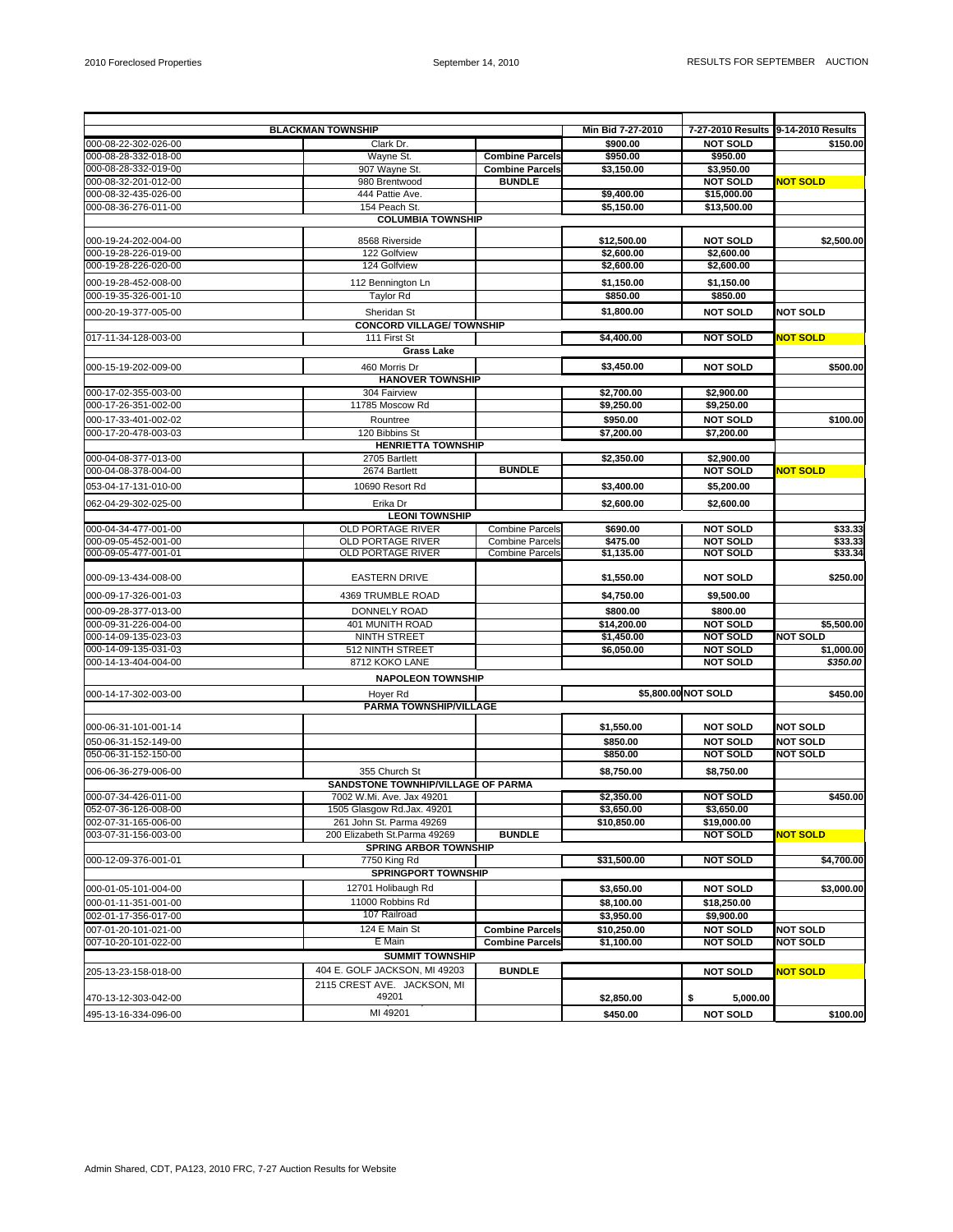| <b>CITY OF JACKSON</b> |                                |                        |             |                          |                     |
|------------------------|--------------------------------|------------------------|-------------|--------------------------|---------------------|
| 1-044600000            | 939 GEORGE ST JACKSON MI       | <b>Combine Parcels</b> | \$10,250.00 | <b>NOT SOLD</b>          | \$33.34             |
| 1-044800000            | <b>GEORGE ST JACKSON MI</b>    | Combine Parcels        | \$890.00    | <b>NOT SOLD</b>          | \$33.33             |
| 1-044900000            | 1 VACANT JACKSON MI            | Combine Parcel         | \$560.00    | <b>NOT SOLD</b>          | \$33.33             |
| 1-050200000            | 408 W NORTH ST JACKSON MI      |                        | \$7,750.00  | <b>NOT SOLD</b>          | \$3,200.00          |
| 1-060500000            | 418 MC KINLEY ST JACKSON MI    |                        | \$850.00    | NOT SOLD NOT SOLD        |                     |
| 2-054800000            | 325 VAN BUREN ST JACKSON MI    |                        | \$8,150.00  | \$8,150.00               |                     |
| 2-082000000            | 350 N GRINNELL ST JACKSON MI   |                        | \$5,050.00  | \$10,000.00              |                     |
| 3-016800000            | 202 THIRD ST JACKSON MI        |                        | \$20,200.00 | <b>NOT SOLD</b>          | \$5,600.00          |
| 3-225100000            | 606 McNeal Jackson, MI         |                        | \$7,700.00  | <b>NOT SOLD</b>          | \$5,900.00          |
| 3-227500000            | MI                             |                        | \$7,750.00  | <b>NOT SOLD NOT SOLD</b> |                     |
| 3-234300000            | 402 DOUGLAS ST JACKSON MI      | <b>BUNDLE</b>          |             | NOT SOLD NOT SOLD        |                     |
| 3-242600000            | 413 BLOOMFIELD BLVD JACKSON MI |                        | \$7,350.00  | <b>NOT SOLD</b>          | \$6,500.00          |
| 3-244900000            | 606 W PROSPECT ST JACKSON MI   |                        | \$5,150.00  | \$5,150.00               |                     |
| 4-032200000            | 303 W FRANKLIN ST JACKSON MI   |                        | \$3,400.00  | <b>NOT SOLD</b>          | \$1,100.00          |
| 4-039200000            | 332 W MASON ST JACKSON MI      |                        | \$7,050.00  | <b>NOT SOLD</b>          | \$1,500.00          |
| 4-046100000            | 232 W BIDDLE ST JACKSON MI     |                        | \$1,650.00  | <b>NOT SOLD</b>          | \$100.00            |
| 4-0509.2000            | 201 W BIDDLE ST JACKSON MI     |                        |             | <b>NOT SOLD</b>          | \$1,600.00          |
| 4-053500000            | 708 S BLACKSTONE ST JACKSON MI |                        | \$5,500.00  | <b>NOT SOLD</b>          | \$1,900.00          |
| 4-059600000            | 104 W BIDDLE ST JACKSON MI     |                        |             | <b>NOT SOLD</b>          | \$550.00            |
| 4-060000000            | 800 S MECHANIC ST JACKSON MI   |                        |             | <b>NOT SOLD</b>          | \$350.00            |
| 4-060400000            | 108 W MORRELL ST JACKSON MI    |                        | \$700.00    | <b>NOT SOLD NOT SOLD</b> |                     |
| 4-064300000            | 915 S JACKSON ST JACKSON MI    |                        | \$1,700.00  | <b>NOT SOLD NOT SOLD</b> |                     |
| 4-064400000            | 917 S JACKSON ST JACKSON MI    |                        | \$5,550.00  | <b>NOT SOLD</b>          | \$150.00            |
| 4-064800000            | 927 S JACKSON ST JACKSON MI    |                        | \$5,250.00  | <b>NOT SOLD</b>          | \$1,400.00          |
| 4-067000000            | 1037 S JACKSON ST JACKSON MI   |                        | \$5,650.00  | <b>NOT SOLD</b>          | \$600.00            |
| 4-068700000            | 1016 WILLIAMS ST JACKSON MI    |                        | \$5,615.75  | <b>NOT SOLD</b>          | \$100.00            |
| 4-0721.2000            | 131 W BIDDLE ST JACKSON MI     |                        | \$3,200.00  | <b>NOT SOLD NOT SOLD</b> |                     |
| 4-074900000            | 704 WILLIAMS ST JACKSON MI     |                        | \$550.00    | <b>NOT SOLD</b>          | \$100.00            |
| 4-078500000            | 137 W MASON ST JACKSON MI      |                        | \$5,800.00  | <b>NOT SOLD NOT SOLD</b> |                     |
| 4-079700000            | 932 CHITTOCK AVE JACKSON MI    |                        | \$5,700.00  | <b>NOT SOLD</b>          | \$2,500.00          |
| 4-090000000            | 1006 MAPLE AVE JACKSON MI      |                        | \$7,650.00  | <b>NOT SOLD NOT SOLD</b> |                     |
| 4-090700000            | 1016 MAPLE AVE JACKSON MI      |                        | \$6,900.00  | <b>NOT SOLD</b>          | \$2,500.00          |
| 4-092100000            | 1035 WILLIAMS ST JACKSON MI    |                        | \$2,950.00  | <b>NOT SOLD</b>          | \$1,400.00          |
| 4-095000000            | 1104 MAPLE AVE JACKSON MI      |                        | \$4,850.00  | <b>NOT SOLD</b>          | \$1,900.00          |
| 4-129600000            | мı                             |                        | \$8,300.00  | <b>NOT SOLD</b>          | \$2,400.00          |
| 4-147300000            | 247 DOUGLAS ST JACKSON MI      |                        | \$5,150.00  | <b>NOT SOLD</b>          | \$3,000.00          |
| 4-149100000            | 230 GRISWOLD ST JACKSON MI     |                        | \$3,550.00  |                          | \$4,300.00 NOT SOLD |
| 4-151600000            | 1306 MAPLE AVE JACKSON MI      |                        | \$1,150.00  | <b>NOT SOLD NOT SOLD</b> |                     |
| 4-154100000            | 1406 WILLIAMS ST JACKSON MI    |                        | \$550.00    | <b>NOT SOLD NOT SOLD</b> |                     |
| 4-162100000            | 210 W SOUTH ST JACKSON MI      | <b>BUNDLE</b>          |             | NOT SOLD NOT SOLD        |                     |
| 4-169200000            | 151 W EUCLID AVE JACKSON MI    |                        | \$4,200.00  | \$4,200.00               |                     |
| 4-171900000            | 128 W MANSION ST JACKSON MI    |                        | \$4,750.00  | <b>NOT SOLD</b>          | \$2,900.00          |
| 5-020800000            | 109 E MASON ST JACKSON MI      |                        | \$850.00    | <b>NOT SOLD</b>          | \$150.00            |
| 5-020900000            | 107 E MASON ST JACKSON MI      |                        | \$2,900.00  | <b>NOT SOLD</b>          | \$100.00            |
| 5-064900000            | 939 CHITTOCK AVE JACKSON MI    |                        | \$8,900.00  | <b>NOT SOLD</b>          | \$1,000.00          |
| 5-073000000            | 103 MITCHELL ST JACKSON MI     |                        | \$8,250.00  | <b>NOT SOLD</b>          | \$2,500.00          |
| 5-078800000            | 1021 ADRIAN AVE JACKSON MI     |                        | \$2,300.00  | <b>NOT SOLD</b>          | \$2,400.00          |
| 5-097500000            | 1019 S MILWAUKEE ST JACKSON MI |                        |             | <b>NOT SOLD</b>          | \$5,800.00          |